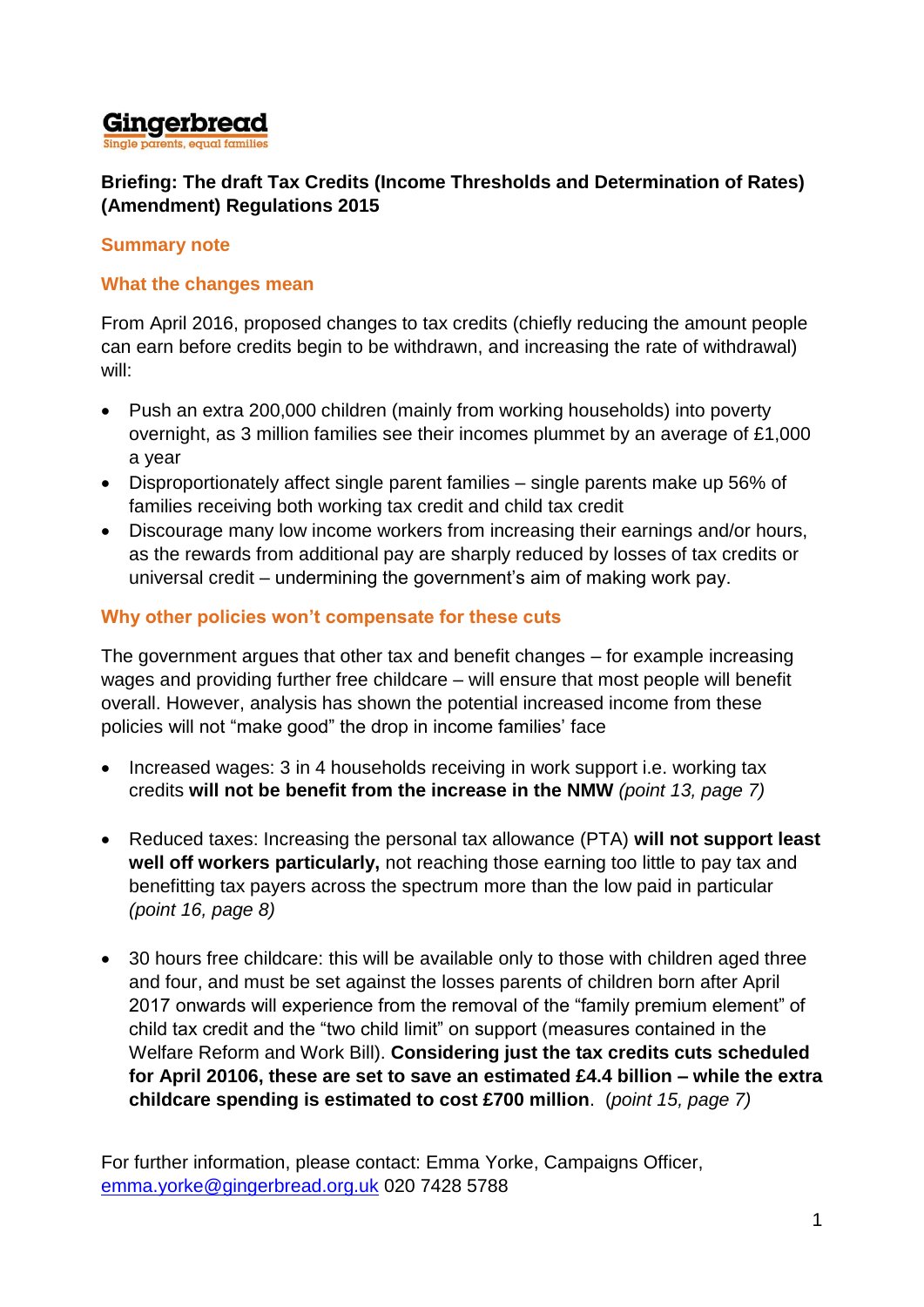## **Briefing - The draft Tax Credits (Income Thresholds and Determination of Rates) (Amendment) Regulations 2015**

- If these regulations go ahead, from April 2016 over 3 million families will be poorer by an average of just over £1,000 per year<sup>1</sup>
- The changes they introduce will cause an "overnight shock" to many families' incomes, causing an extra 200,000 children (mainly from working households) to fall into poverty overnight and many more experience the abrupt impact of a lower income  $2$
- Together with parallel changes to universal credit, they will mean that, from next year, lower paid families keep less of every extra pound they earn, undermining the goal of making work pay
- $\bullet$  Other government measures between now and 2020 a cut in income tax, increases in the minimum wage, and proposed extra help with childcare costs will not "make good" the drop in income experienced by many single parent families losing significant tax credit income
- The sudden financial losses will threaten the fragile budgets of many single parent families who combine working with the day-to-day responsibilities for their children.

# **Introduction**

- 1. We understand that, for working families, the government aims to "move from a low wage, high tax, high welfare society to a higher wage, lower tax, lower welfare society"<sup>3</sup>. But this should not be done by reducing the incomes of low-paid working families, whose finances are already fragile. Under the Tax Credit Regulations currently before Parliament, the net rewards for working for the majority of single parents will be reduced not improved – even after the introduction of the higher "national living wage" and other changes announced in the Summer 2105 Budget. This briefing highlights how the government's proposed tax credits changes due to take effect next April will:
	- make many hard-working single parents trying to do the best for their children poorer for years to come, and
	- make it harder, not easier, for them to work their way out of poverty.

l 1 IFS, Budget Analysis *Benefit Changes and distributional analysis* July 2015 [http://www.ifs.org.uk/people/profile/612?year\\_published\[start\]=&year\\_published\[end\]=&page=1&](http://www.ifs.org.uk/people/profile/612?year_published%5bstart%5d=&year_published%5bend%5d=&page=1&) <br>2 Fineb D. A noverty of information Besolution Foundation Oct 2015

Finch D, *A poverty of information*, Resolution Foundation, Oct 2015 [http://www.resolutionfoundation.org/publications/a-poverty-of-information-assessing-the-governments](http://www.resolutionfoundation.org/publications/a-poverty-of-information-assessing-the-governments-new-child-poverty-focus-and-future-trends/)[new-child-poverty-focus-and-future-trends/](http://www.resolutionfoundation.org/publications/a-poverty-of-information-assessing-the-governments-new-child-poverty-focus-and-future-trends/)<br>3 Summer 2015 Budget - HM Treesury, http

Summer 2015 Budget, HM Treasury [https://www.gov.uk/government/publications/summer-budget-](https://www.gov.uk/government/publications/summer-budget-2015/summer-budget-2015#rewarding-work-and-backing-aspiration)[2015/summer-budget-2015#rewarding-work-and-backing-aspiration](https://www.gov.uk/government/publications/summer-budget-2015/summer-budget-2015#rewarding-work-and-backing-aspiration)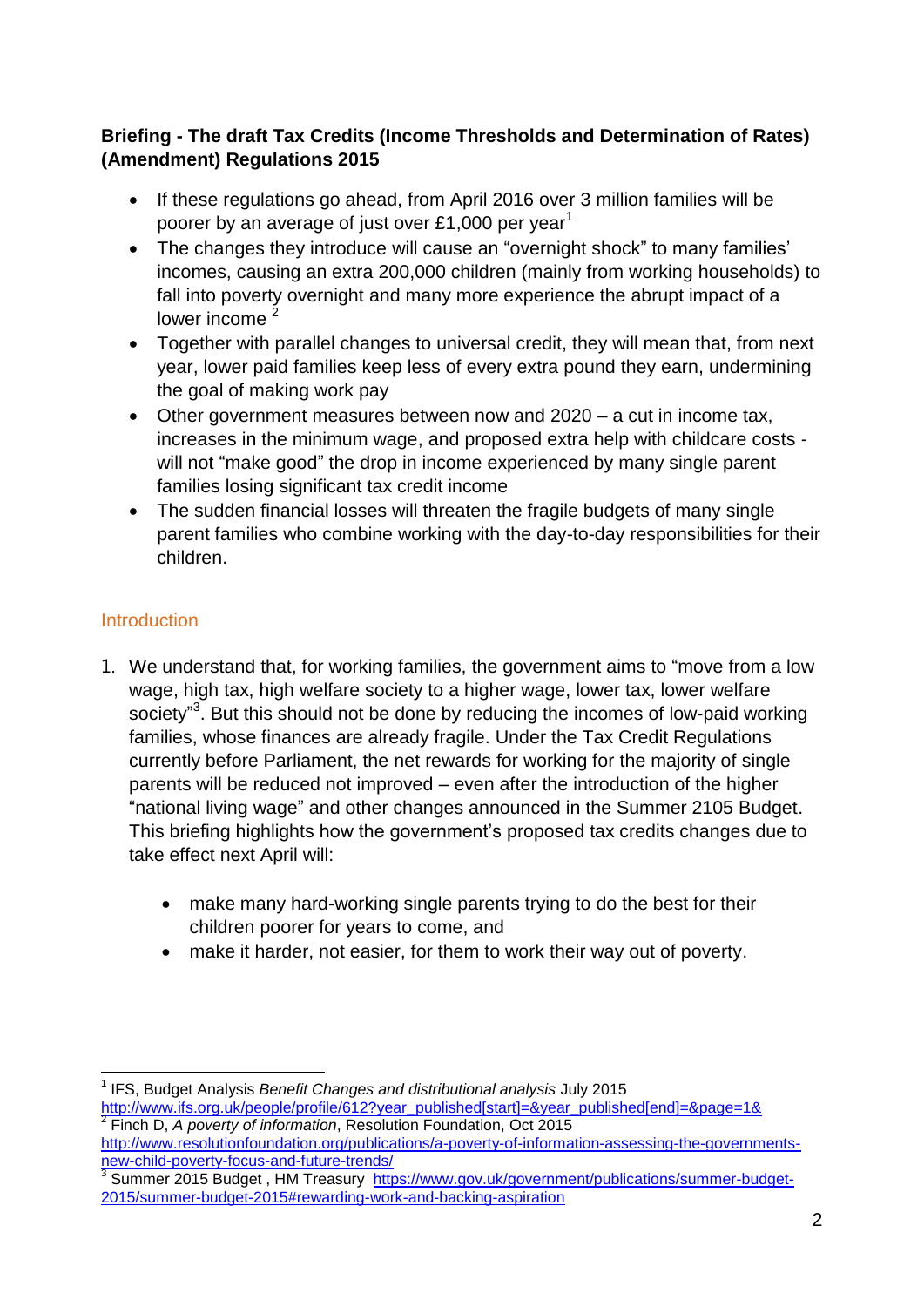#### Single parents, work and tax credits

In the last decade, single parents have moved into work faster than any other group, with almost two-thirds (64.4%) of the UK's two million single parent families<sup>4</sup> now working<sup>5</sup>.

- However, a fifth of children whose single parent works full-time still live in poverty – among single parents working part-time this rises to a third (32%) of children<sup>6</sup>
- Because wages paid by an employer do not reflect family size or a parent's costs of working (eg paying for childcare if a single parent), the in-work support and help with childcare costs provided by tax credits play an important part in making work pay for those with children, especially those raising children on their own
- There are 991,000 single parents currently receiving a combination of working tax credits (WTC) (which includes help with childcare) and child tax credits  $(CTC)^7$ . They make up 56% of families getting WTC and CTC $^8$ .

What changes will the draft tax credits regulations make?

- Increase the rate at which tax credits are withdrawn as earnings increase, from 41 pence for each additional £1 of income to 48 pence
- Sharply reduce the income threshold at which this taper starts to apply for Working Tax Credits (WTC) from £6,420 to £3,850. (This reduction will also apply to universal credit (UC) through a reduction in the work allowance)<sup>1</sup>
- Reduce from £5,000 to £2,500 the tolerance for in-year income rises which, when retrospectively finalising a family's "provisional" annual tax credit award made a year earlier, allows HMRC to ignore past increases in in-year income up to this level. The margin exists to ease retrospective overpayments – smoothing HMRC administration and preventing family hardship.

Other reductions in tax credits are proposed in the Welfare Reform and Work Bill currently before Parliament. For new applicants from April 2017, the Bill proposes the removal the higher child allowance paid for a first child (the "family premium element") and limits total Child Tax Credits to two children only.

 $\overline{\phantom{a}}$ 

<sup>4</sup> ONS (2015) *Working and workless households* [http://www.ons.gov.uk/ons/rel/lmac/working-and](http://www.ons.gov.uk/ons/rel/lmac/working-and-workless-households/2015/index.html)[workless-households/2015/index.html](http://www.ons.gov.uk/ons/rel/lmac/working-and-workless-households/2015/index.html)<br>
5 OND (2011) =

<sup>5</sup> ONS (2014) *Families and Households* )

 $6$  DWP (2015) Households below average income,  $1994/95-2013/14$ . Table 4.14ts

<sup>7</sup> [HMRC \(2015\) Child and Working Tax Credits Statistics: Finalised annual awards –](https://www.gov.uk/government/uploads/system/uploads/attachment_data/file/430534/cwtc_Finalised_annual_awards_2013-14.pdf) 2013-2014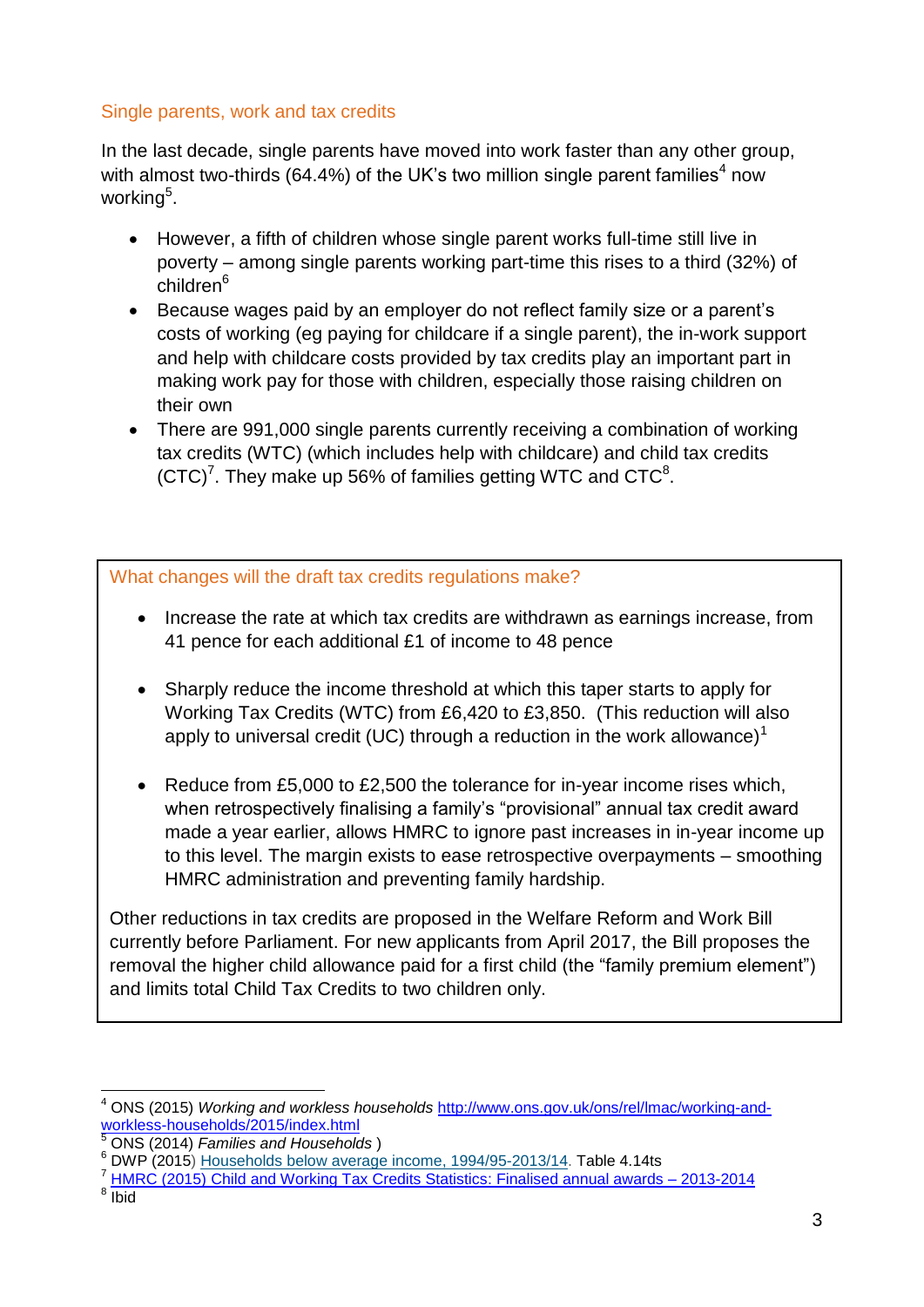#### The financial impact of the tax credits reductions from next April

- 2. The April 2016 increase in the taper rate to 48% and reduced WTC income threshold and universal credit work allowance will take £4.355 billion from the incomes of working families from that date $9$
- 3. The IFS has calculated that the cut in income thresholds and the universal credit work allowance will affect about 3 million families, who will lose an average of just over £1,000 on average per year<sup>10</sup>
- 4. The Resolution Foundation calculates that, despite a higher minimum wage for over-25s – the "national living wage" (NLW) – from April 2016, the cuts to tax credits and universal credit next April will create an "overnight shock" to family incomes, plunging around 200,000 children into poverty at that point – mostly from working households $11$
- 5. It has been estimated that an average single parent with one child working 26 hours per week for £8.53 per hour will lose £1,511 in 2017/18 despite the higher NLW. By 2020/21, the loss will still be over £1,000 (£1,151)<sup>12</sup>
- 6. Finally, in a world of zero-hours contracts, short-term insecure jobs and fluctuating work patterns, reducing the margin of tolerance when reviewing a previous year's "provisional" tax credits award is likely to lead to more overpayments of tax credits. This will complicate the lives of low-earning parents whose working patterns vary during the year and increase the administrative burden on HMRC.

l  $9$  House of Commons Library Briefing Paper Number CBP7300, 11/09/2015, <http://researchbriefings.parliament.uk/ResearchBriefing/Summary/CBP-7300> <sup>10</sup> 2015 Budget Analysis *Benefit Changes and distributional analysis*, IFS, July 2015

[http://www.ifs.org.uk/people/profile/612?year\\_published\[start\]=&year\\_published\[end\]=&page=1&](http://www.ifs.org.uk/people/profile/612?year_published%5bstart%5d=&year_published%5bend%5d=&page=1&)<br>11 Finals D. 4 Finals D. 4 <sup>11</sup> Finch D, *A poverty of information*, Resolution Foundation, October 2015

[http://www.resolutionfoundation.org/publications/a-poverty-of-information-assessing-the-governments](http://www.resolutionfoundation.org/publications/a-poverty-of-information-assessing-the-governments-new-child-poverty-focus-and-future-trends/)[new-child-poverty-focus-and-future-trends/](http://www.resolutionfoundation.org/publications/a-poverty-of-information-assessing-the-governments-new-child-poverty-focus-and-future-trends/)<br>
<sup>12</sup> National lastic  $\overline{ }$ 

<sup>12</sup> National Institute of Economic and Social Research, *Taxes, tax credits and welfare spending* 8 July 2015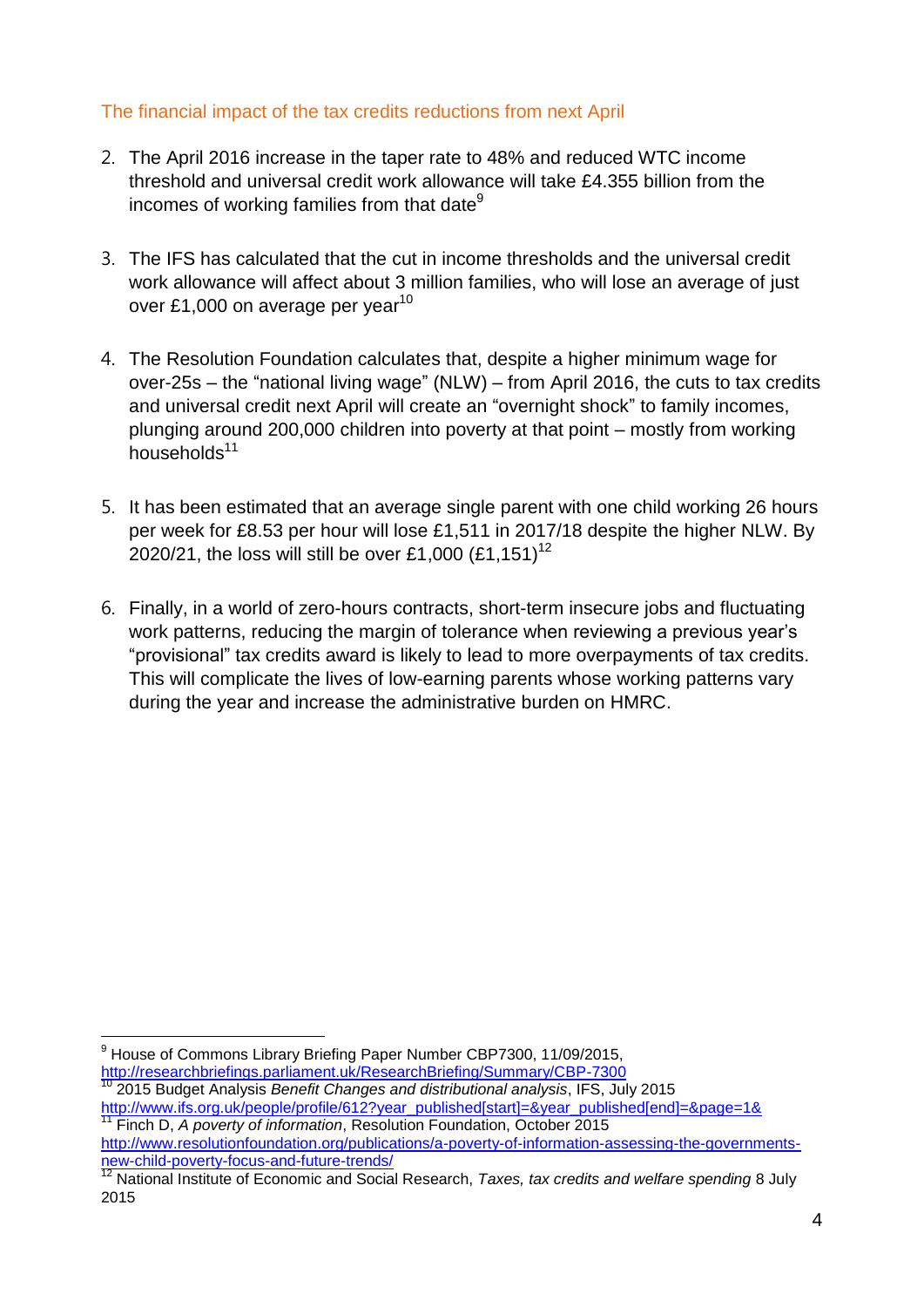#### The financial impact on single parents and their children

7. Single parents have already been the household type hardest hit by previous tax and benefit changes.<sup>13</sup> The sudden loss of tax credits from next April will threaten the already stretched budgets of many single parents in low-paid employment, where every penny counts. Working single parents are telling Gingerbread how worried they are about how they will manage from next April.

#### *Examples*

*A single parent with one child working part-time as a civil servant and earning £8,500 told Gingerbread she does not know how she will cope with an expected loss of tax credits of £26 per week. At present she can only just afford her outgoings, including keeping her car on the road to get to work and paying for school meals*.

*Another single parent told Gingerbread that she was very grateful for the tax credit help she got which helped pay for afterschool childcare for her two youngest children. Her work involved a two day per week teaching job plus supply teaching for the remainder of the week when available. Managing financially on her own had been tough after she was left alone to bring up her children, her husband having developed serious mental health problems. Tax credits had made a difference, but – already stretched in the hours she worked – she said getting less for every hour would make her seriously question the point of working so hard.*

*One single parent told Gingerbread that she worked as much as she could, whilst being able to afford the cost of childcare. She worried about being able to afford to keep her home if the tax credit income she relied on was reduced.*

The measures will make it harder for many single parents to make work pay

- 8. The lower WTC income threshold and reduced universal credit work allowance, plus greater clawback as earnings rise will seriously weaken the financial return many hard-working families get from working more hours. Above £3,850 families will lose 48 pence for every pound up to the National Insurance (NI) threshold, rising to 59 pence per pound for families paying NI but below the tax threshold, and 79 pence in the pound if above the tax threshold, but still receiving tax credits or universal  $\text{credit}^{\text{14}}$ .
- 9. The risk is that single parents get stuck at low levels of earnings, with little financial incentive to work more.

 $\overline{a}$ <sup>13</sup> De Agostini, P., et al (2014) *Were we really all in it together? The distributional effects of the UK coalition government's tax-benefit policy changes*. London: CASE, LSE. See also: Browne, J. and Elming, W. (2015) *The effect of the coalition's tax and benefit changes on household incomes and work incentives*. London: IFS.

<sup>14</sup> National Institute of Economic and Social Research, *Taxes, tax credits and welfare spending* 8 July 2015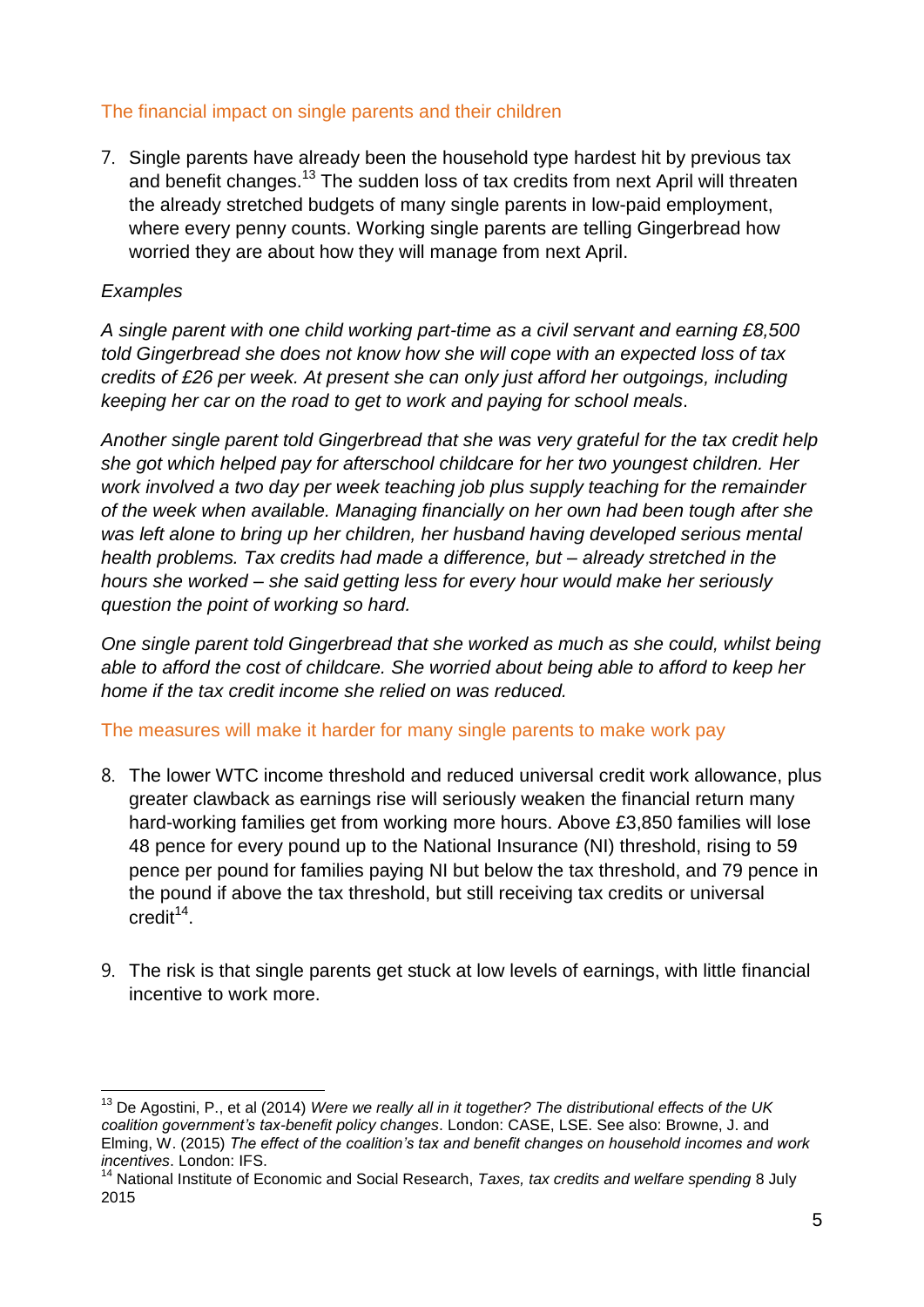## Why can't single parents just work harder to make up for lost credits?

10. It has been argued that changes will encourage "behaviour change" whereby parents will be incentivised to work longer hours to make up the fall in their tax credits/UC. But, as set out above, the high withdrawal rates as earnings rise make it extremely hard for parents to work their way back to their pre-cuts position.

*The Resolution Foundation have calculated that, taking account of all relevant Budget 2015 changes, by 2020 a single parent with one child, working 20 hours per week on the NLW and with rent of £100, will be £1,000 worse off per year. To offset this fall would require an increase of £3,400 in earnings – equivalent to a one-off 35% rise in earnings, 15 years of steady two % pay rises, or working seven hours more per week<sup>15</sup> .* 

- 11. Single parents face additional barriers in working longer hours due to the challenges in combining working with sole responsibility for their children. These barriers can include:
	- Finding work and hours that can fit around parenting responsibilities
	- Finding suitable quality childcare that fits with hours of work available, including after school, evenings, weekends and school holidays
	- The increased cost of childcare, when set against the earnings reward if working more
	- $\bullet$  Suitable jobs that meet single parents' needs can be hard to come by  $-$  it isn't necessarily easy to get an employer to give increased hours
	- Last but not least, wanting to do a good job as a parent and the need for parenting time so that children can thrive, eg helping their children with homework – important for reaching educational attainment targets.

# *Example*

l

*Judith has a daughter aged 12. She works as a self-employed administrator and telemarketer, working on average 18 hours per week and gets tax credits. She told Gingerbread: ""I work part-time from home because of the lack of available jobs with the right hours and pay, the lack of facilities for children aged 12 after school.*

*"…Although I do earn above the minimum wage, my fees have to be at a level which my clients are prepared to pay, so increasing my fees is not the answer, (I tried that before and noticed a decrease in interest in my services and invites to bid for jobs).*

*"…I can flex my hours and workload but that is not always as easy as it sounds. There are times when projects and contracts end and trying to replace those takes time… sometimes I only get 1-2 weeks' notice [when a job finishes] and my main website of choice has lots of applicants and it's pure luck whether you get the jobs."* 

<sup>&</sup>lt;sup>15</sup> Resolution Foundation *'Welcome boost on low pay but severe welfare cuts will mean big losses for* [many low-income working families' 8 July 2015](http://www.resolutionfoundation.org/media/press-releases/welcome-boost-on-low-pay-but-severe-welfare-cuts-will-mean-big-losses-for-many-low-income-working-families/)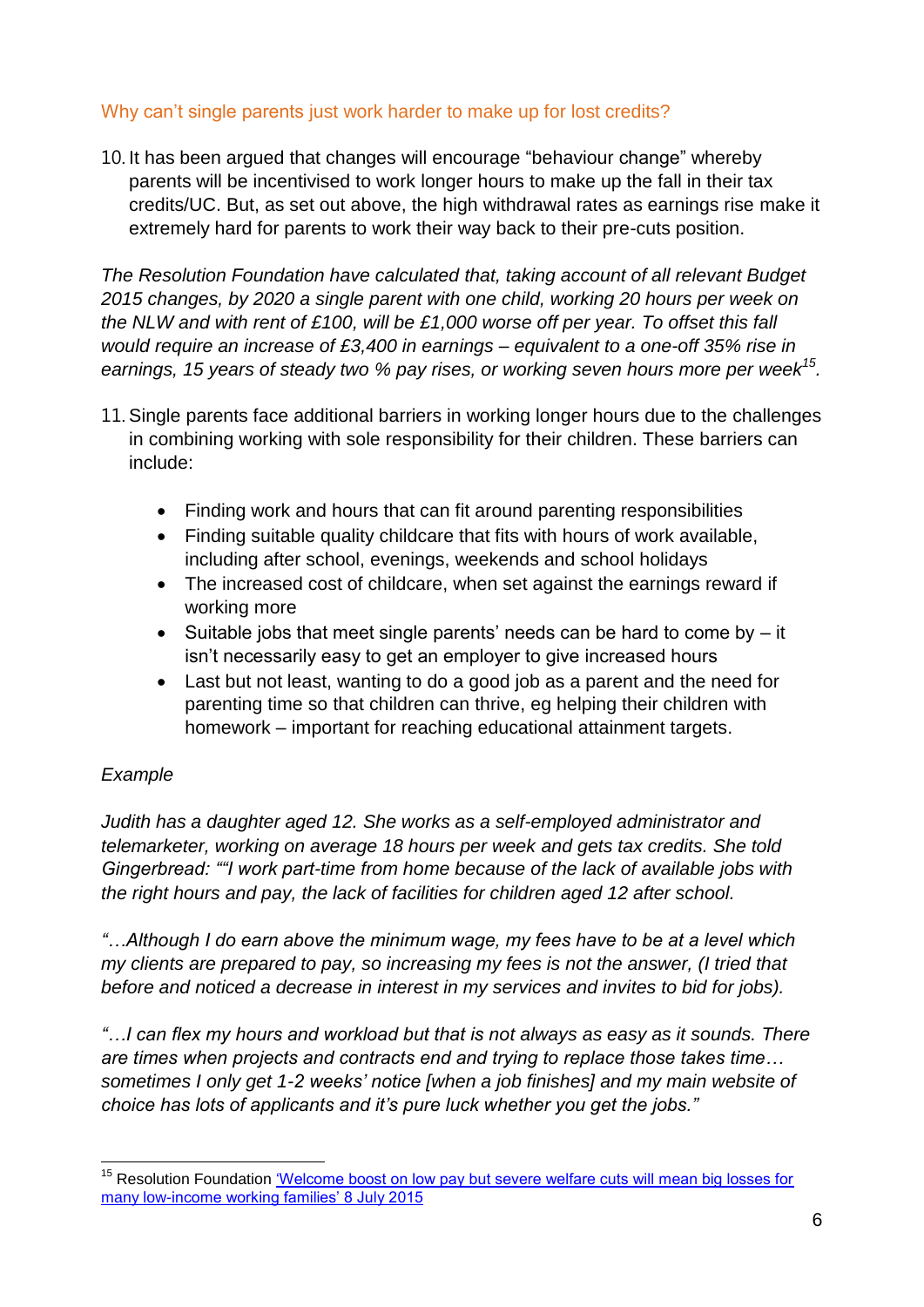## Will higher pay and extra help with childcare outweigh the losses?

12. The Government argues that other welfare changes, such as the new NLW, 30 hours' free childcare, and a higher personal tax threshold will ensure that most people will benefit overall. However, these arguments do not stand up to scrutiny, particularly for single parents:

## 13. *A higher "national living wage" from April 2016<sup>16</sup>*

- Although the rise in the minimum wage for workers aged 25 and over is a welcome step, the measure is ill-targeted in terms of reaching low-income working families, as WTC and universal credit do. Only 26 % of households gaining from the NLW are entitled to in-work support<sup>17</sup>
- Moreover, the new NLW will not reach certain tax credits recipients at all: those under 25, the self-employed, and those already earning above the NLW, but still eligible for tax credits – for example, due to childcare costs
- Those in paid work and eligible for benefits or tax credits will, on average, be compensated for just 26 % of their losses in tax credits and benefits as a result of the new NLW<sup>18</sup>.
- 14. The Director of IFS commented: "*the key fact is that the increase in the minimum*  wage simply cannot provide full compensation for the majority of the losses that will *be experienced by tax credits recipients. That is just arithmetically impossible." 19*

# 15. *The offer of 30 hours' free childcare for three and four year-olds from 2017*

- The new provision is limited in applying only to pre-school children aged three and four, therefore parents losing tax credits who have older children will not gain financially
- The provision will only be available nationally from September 2017 fifteen months after tax credits are reduced. Serious questions are also being raised about the lack of funding to make the proposal a reality<sup>20</sup>
- For those families who do benefit, the Resolution Foundation calculates that by 2020, the additional free hours' childcare will mean an effective boost to income

l

 $16$  In 2016/17 there will be a NLW of £7.20 per hour for workers aged 25 or more. This is intended to increase to reach 60 % of median hourly wages by April 2020, which the Office for Budget Responsibiilty calculate will be approximately £9.35 per hour in 2020/21

<sup>17</sup> D'Arcy, C., Corlett, A., Gardiner, L.,(2015) *Higher ground, Who gains from the National Living Wage?*  Resolution [http://www.resolutionfoundation.org/publications/higher-ground-who-gains-from-the-national](http://www.resolutionfoundation.org/publications/higher-ground-who-gains-from-the-national-living-wage/)[living-wage/](http://www.resolutionfoundation.org/publications/higher-ground-who-gains-from-the-national-living-wage/)

Elming, W. et al (2015) An assessment of the potential compensation provided by the new 'National [Living Wage' for the personal tax and benefit measures announced for implementation in the current](http://www.ifs.org.uk/uploads/publications/bns/BN175.pdf)  [parliament. London: IFS](http://www.ifs.org.uk/uploads/publications/bns/BN175.pdf)

Paul Johnson, Director of IFS, 9/7/2015

<sup>20</sup> See Cory G, *Extending the Early Years Entitlement*, IPPR Oct 2015

[http://www.ippr.org/files/publications/pdf/extending-the-early-years-entitlement-costings-concerns-and](http://www.ippr.org/files/publications/pdf/extending-the-early-years-entitlement-costings-concerns-and-alternatives-oct2015.pdf?noredirect=1)[alternatives-oct2015.pdf?noredirect=1](http://www.ippr.org/files/publications/pdf/extending-the-early-years-entitlement-costings-concerns-and-alternatives-oct2015.pdf?noredirect=1)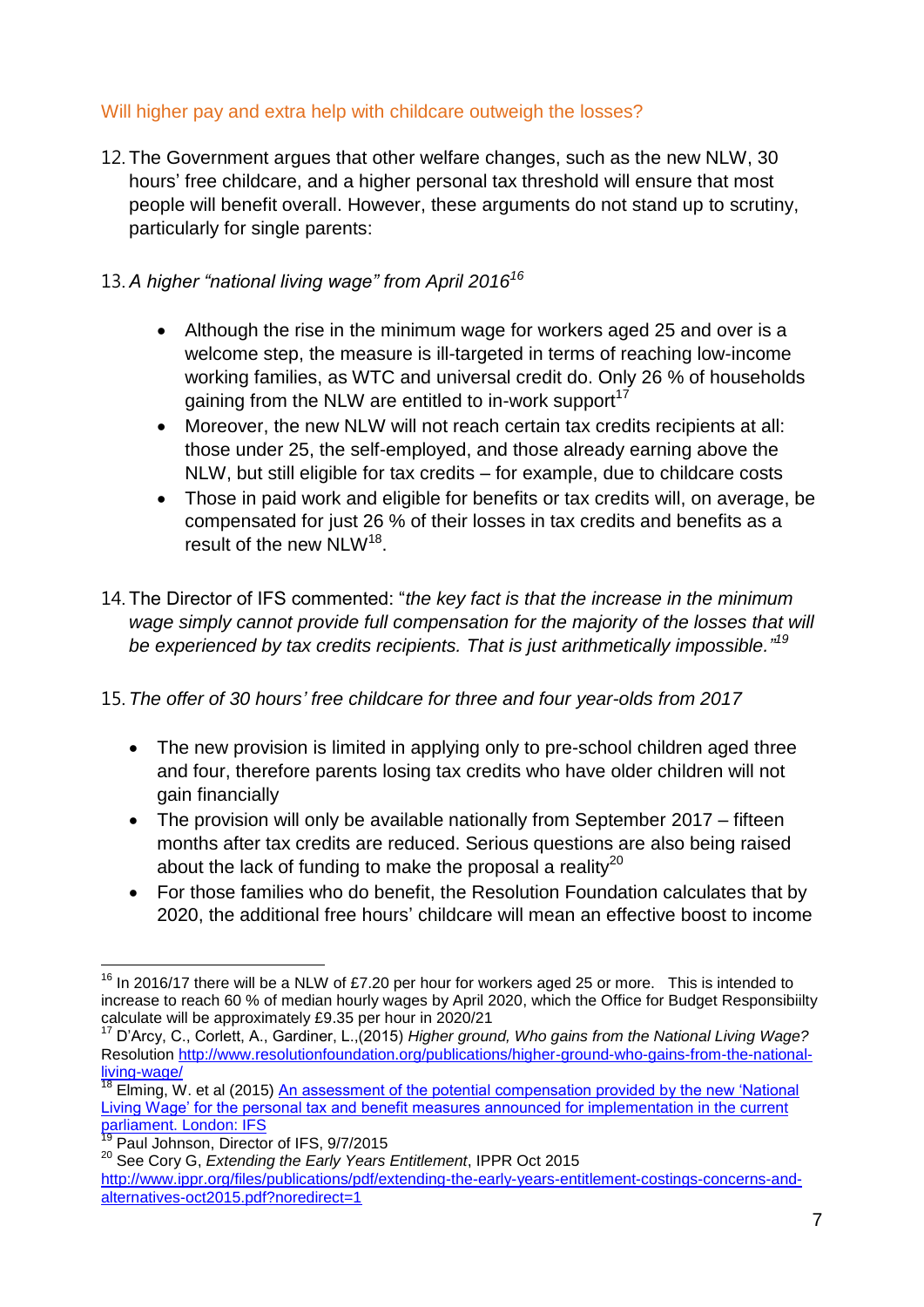of £11 per week<sup>21</sup>. Therefore, for these families, part of any tax credit losses will be offset. A big proviso, however, is that – by 2020 – increasing numbers of families will have been affected by a further cut: the removal of the family premium of tax credits (and the universal credit equivalent). This reduction is set to apply to all new claims from April 2017<sup>22</sup>. Resolution Foundation estimate this change will amount to an £11 per week reduction in income from credits.

- The extra spending on this offer will cost £700m. When set against the £4.355 billion cuts to tax credits in 2016 alone and the £12 billion in total cuts to welfare by 2020, it is clear that the 30-hour childcare offer will do little to mitigate the losses for most low paid working families.
- 16. *Rise in personal tax allowances 23*

l

- Increases in the personal tax allowance (PTA) are poorly targeted for people on the lowest incomes. Almost six million of the lowest earners earn too little to pay tax and therefore will not gain from the planned increases. Moreover, for recipients of universal credit, any gains from the PTA increase will be significantly offset (by 65p per pound) by losses of  $UC^{24}$
- Only around 1% of the cost of the planned increases in personal tax allowances will be spent to take the lower earners out of tax – the remainder benefits all taxpayers.<sup>25</sup>

 $21$  The calculation is based on the cost of a nursery place as given in the annual childcare survey of the Family and Childcare Trust 2015, increased by projections of CPI inflation to 2020, and taking account of the higher percentage of childcare costs met under UC compared to WTC (85 per cent) as opposed to 70 per cent. See Resolution Foundation Briefing *A Budget for Workers,* July 2015 <http://www.resolutionfoundation.org/wp-content/uploads/2015/07/Work-incentives-briefing.pdf>  $22$  Clause 11 and 12 of the Welfare Reform and Work Bill 2015

<sup>23</sup> Personal tax allowances will rise to £11,000 in April 2016 with further increase in future years, with the aim of reaching £12,500 by 2020.

<sup>24</sup> See *Unintended consequences*, Gingerbread 2012 [http://www.gingerbread.org.uk/news/167/tax](http://www.gingerbread.org.uk/news/167/tax-allowance-increase)[allowance-increase](http://www.gingerbread.org.uk/news/167/tax-allowance-increase)

<sup>25</sup> Gavin Kelly, *Will wages fill the tax credits gap? Don't Budget for it <http://www.resolutionfoundation.org/media/blog/will-wages-fill-the-tax-credit-gap-dont-budget-for-it/>*